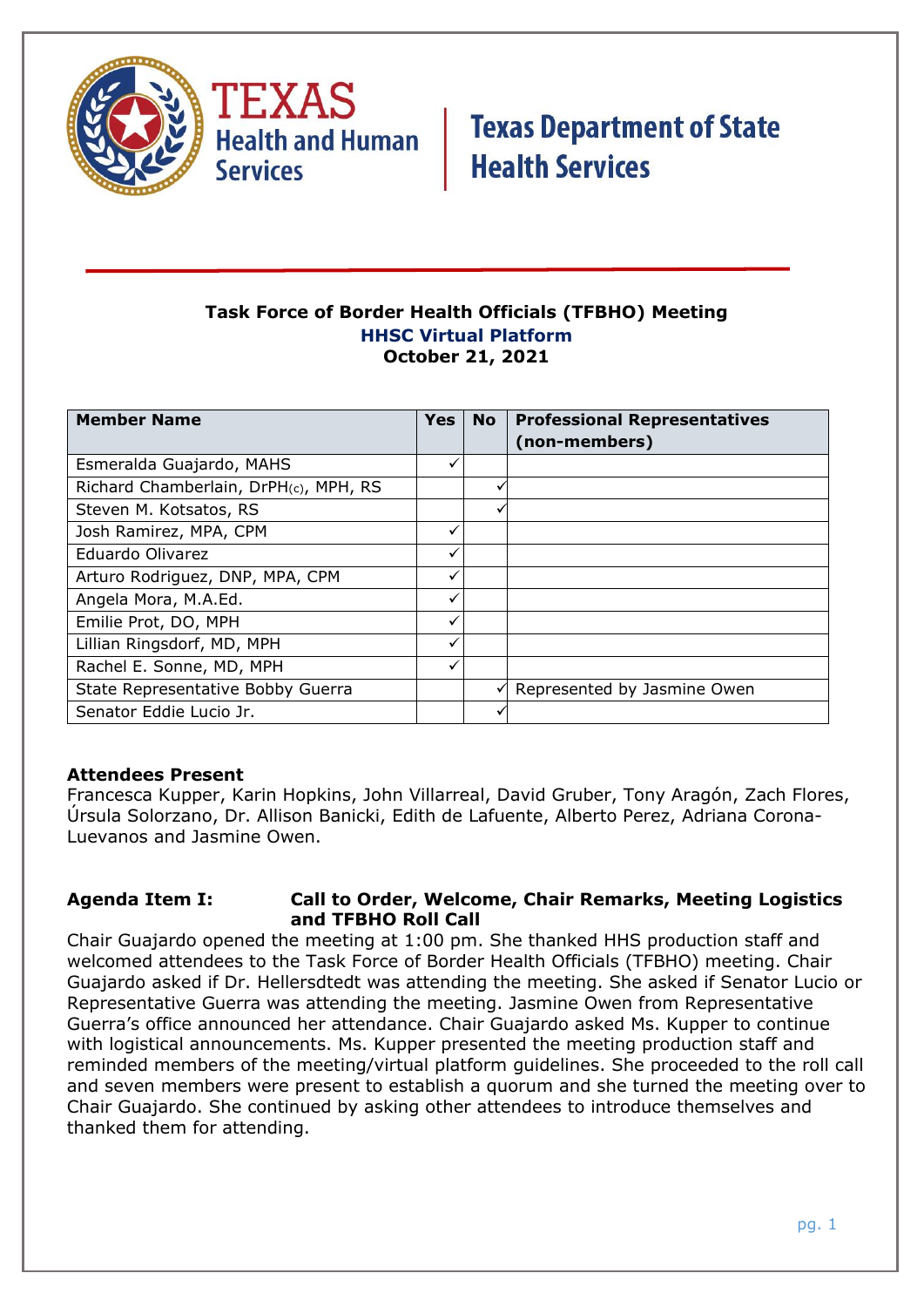

### **Agenda Item II: Consideration of September 9, 2021, Meeting Minutes**

Chair Guajardo asked members to review the September 9, 2021 Meeting Minutes. She asked for a request for a motion to approve the draft meeting minutes. Dr. Rodriguez provided the first while Dr. Emilie Prot and seconded the motion. Ms. Kupper initiated a roll call vote to approve the meeting minutes. The motion carried and the minutes were approved.

### **Agenda Item III: Update: Announcement and COVID-19 Vaccine**

Chair Guajardo welcomed Mr. Gruber and Mr. Aragon to the meeting. Mr. Aragon, Immunization Unit Director (DSHS), provided the COVID-19 Vaccine Update by expressing that much has been discussed since the last meeting, particularly about boosters/third dose vaccines and the approval of the Pfizer vaccine for children 5-11 years of age. He continued by detailing that 32 million people have been vaccinated in Texas, since December 2021. Of those, 15 million are fully vaccinated (two doses of Pfizer or Moderna or one dose of the Johnson & Johnson vaccine).

He explained that a booster dose is defined as a vaccine given to people who are fully vaccinated but have experienced decreased immunity. An additional dose is described as vaccine dose for those who are immunocompromised. The following are FDA approved recommendations for booster doses:

Pfizer vaccine booster:

- People of ages 65 and older living in a long-term care facility can receive the booster (third) dose at least six months after the two initial doses.
- People of ages 50-64 with certain underlying medical conditions can receive the booster (third) dose at least six months after the two initial doses.
- People of ages 18-49 high risk of severe Covid-19 infection with certain underlying health conditions can receive the booster (third) dose at least six months after the two initial doses based on individual benefits and risks.
- People of ages 18-64 who are at increased risk for exposure or transmission because of their occupational or situational setting can receive the booster (third) dose at least six months after the two initial doses.

Moderna vaccine booster:

- People of ages 65 and older can receive the booster (third) dose at least six months after the two initial doses.
- People of ages 18-64 with severe high risk of Covid-19 infection can receive the booster (third) dose at least six months after the two initial doses.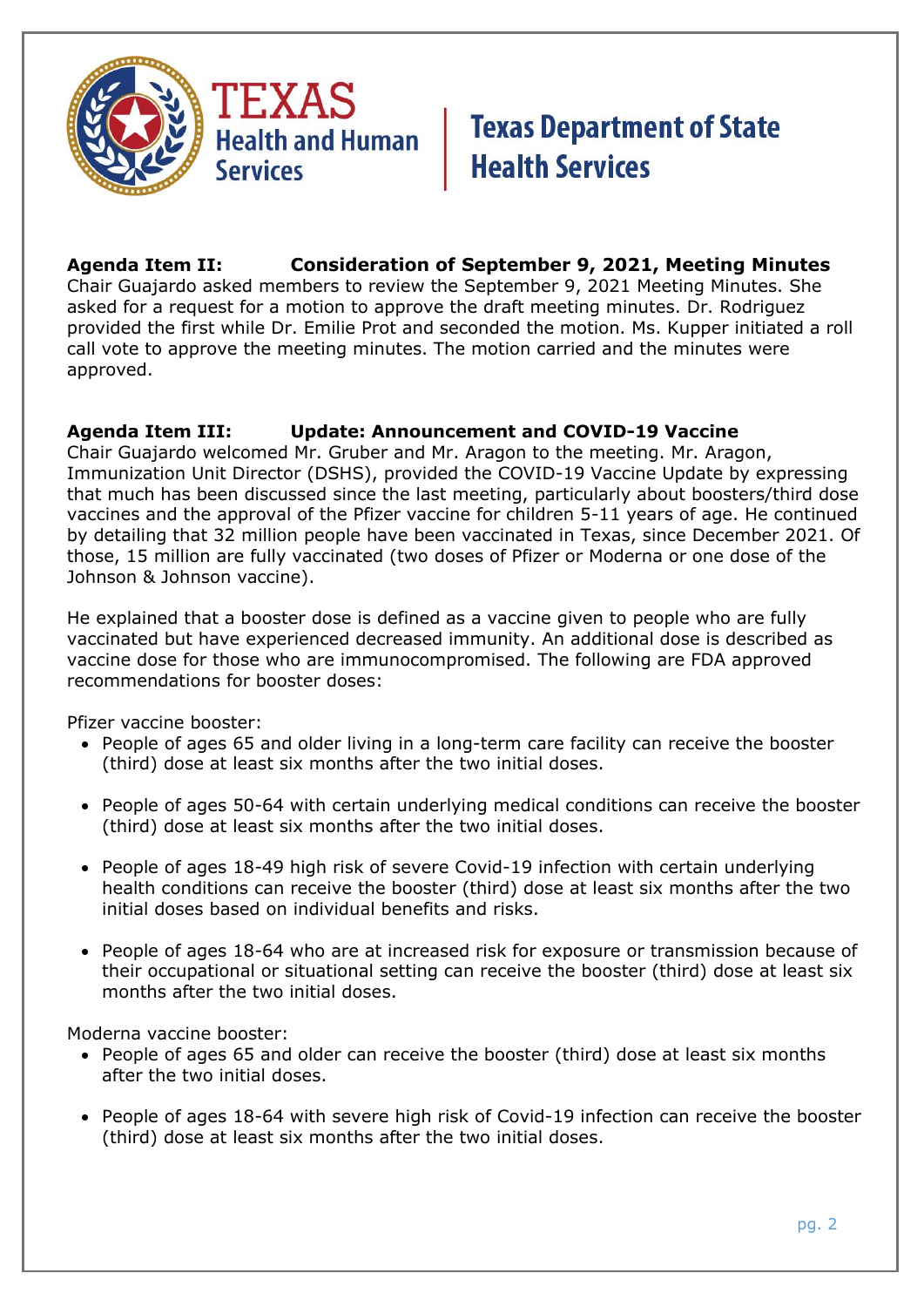

• People of ages 18-64 who are at increased risk for exposure or transmission with frequent institutional or occupational exposure can receive the booster (third) dose at least six months after the two initial doses.

John & Johnson vaccine booster:

• People of ages 18 and older can receive the booster (second) dose at least two months after receiving their first dose.

FDA approved that vaccine boosters don't have to be from the same manufacturer [initial two doses (primary series) of Pfizer or Moderna; or the initial John & Johnson vaccine]. People can mix/match booster vaccines, but not from initial dose(s) (primary series), whether it's a third dose after receiving the Pfizer or Moderna vaccines or your second dose after receiving the John & Johnson initial vaccine. No mix/match of primary initial two doses (primary series) of Pfizer or Moderna.

As far as pediatric Covid-19 vaccines for children 5-11, Pfizer is expected to receive approval in early November. Health care providers can pre-order the vaccine although the first couple of weeks are expected to be by allocation, the same way it occurred during the first phases of vaccine distribution in the first part of the year. Afterward, it should return to the open order scenario we currently have.

Associate Commissioner David Gruber provided an overview by mentioning that with a decrease in cases and hospitalizations, the state's status looks a lot better than a couple of months ago. He also praised the great public health efforts of TFBHO members to have some of the highest vaccination rates along the border from El Paso to the Rio Grande Valley. As long as we keep this current trend, the future is positive for Texas and the border. He expressed the need to continue to promote vaccinations and boosters to keep Texas moving forward.

Chair Guajardo and other members asked questions about boosters and guidance. Mr. Aragon answered the questions and offered an e-mail follow-up to clarify anything else. Chair Guajardo mentioned that some areas along the border are hitting a 100 percent vaccination rate for certain age groups. She asked if there were other parts of the state hitting that mark, especially taking into account the low census completion rates compared to the realistic denominator regarding the actual count of people living along the border. Mr. Aragon stated that there are other parts of the state that are reaching very high vaccination rates but not necessarily as high as some border communities, especially when compared to a census denominator, when it's not always a true reflection of the number of people living in certain areas. He offered to send members data regarding this topic.

Chair Guajardo raised the issue to offer perspective in cases where some vaccination rates are higher than 100 percent, due to census undercounting or lack of completion of the census. Vice-chair Olivarez offered clarification on this point because there may be some that may assume that this overage due to migrant populations receiving vaccinations. He continued by stating that the denominator based on the census count is inaccurate. Many border counties have a very large scale of permanent residency that don't always follow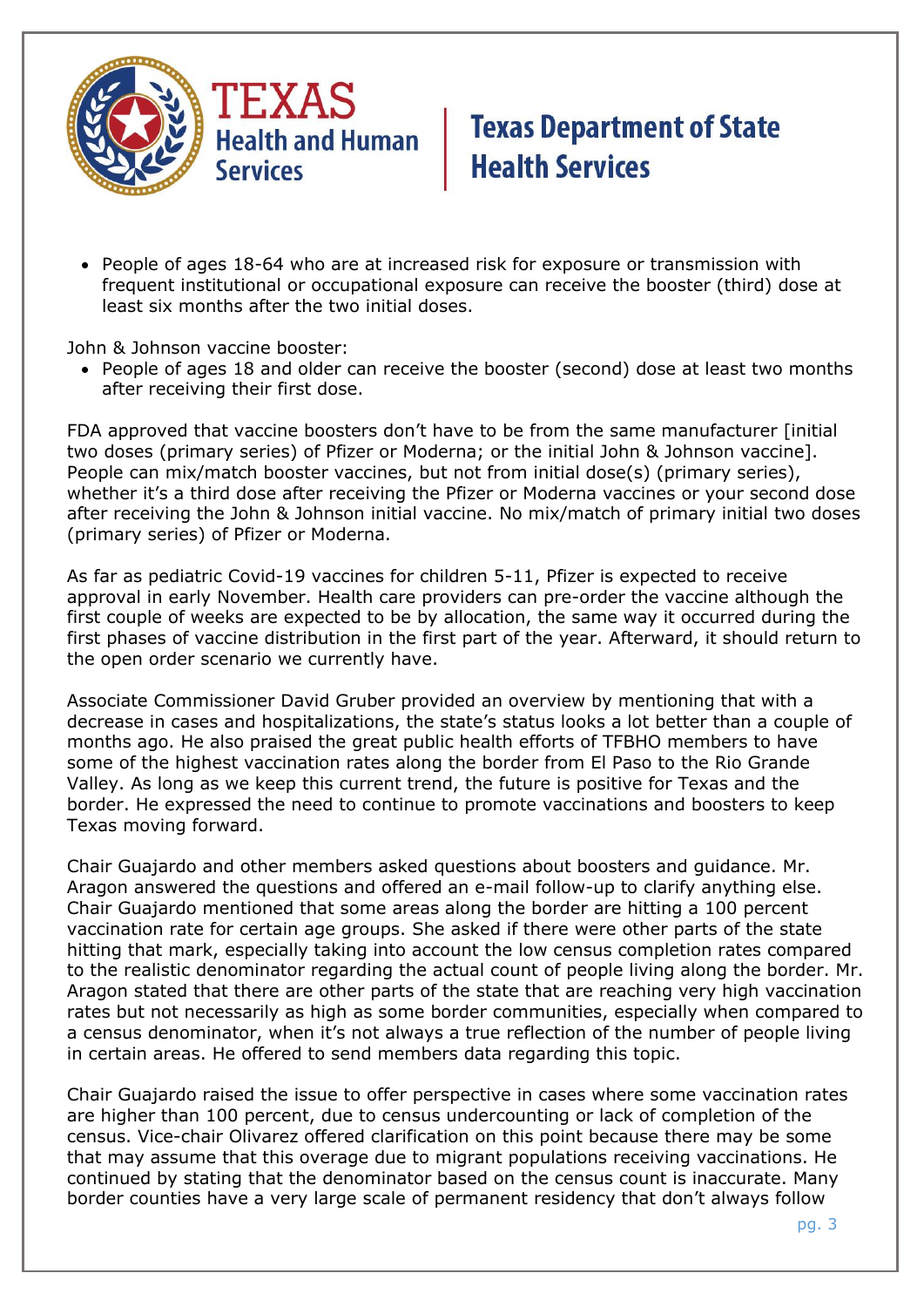

through with the census. He wanted to ensure that there was no assumption that any vaccination rates higher than 100 percent isn't due to immigration. He reiterated that there is a high number of permanent residents that don't partake in the census.

Dr. Rodriguez commented that, as public health officials, we need to continue to tell have that narrative about high vaccination rates. Recently, some Covid-19 vaccines were sent to other states who needed it. In the future, we should ensure that the border continues to receive the allotments due to them, especially when we consistently vaccinate at rates of 95 percent amid of border fluidity. Just like hospital trauma service centers keep antibiotics in stock, we may consider strategizing something similar, whether by deep freezing or other means to ensure future resources are allocated appropriately.

Dr. Sonne also agreed with Dr. Rodriguez regarding the concept of resources and we should have capacity for long periods of storage to serve as a better landing point so that we more dependably transport medications with dry ice, for example because El Paso is the only place that has dry ice throughout most of the region. A great example of the census denominator issue in Health Service Region 9/10 is Presidio County, which has a partial vaccination rate of 118 percent and their full vaccination rate is 99 percent. Partners in the area including Presidio, Brewster, Jeff Davis Counties are very pro-active in the tri-county area and called her yesterday already asking about booster allocation. Most residents have a deep trust and respect for the public health system, which may also account for high vaccination rates.

Dr. Rodriguez also mentioned that even with high vaccination rates, some border areas still have higher mortality rates per capita due to diabetes, hypertension and obesity levels. Those factors continue to be an issue from the wellness perspective. The census denominator will play a role in the future if allocations are based on old or undercounted data when quotas for allowances are referenced. If that is the case, the amount of resources will continue to be less than what is needed for border communities. The only way to improve the issue is if decision makers have relevant data.

Chair Guajardo asked if other members had any other comments or questions. Dr. Prot asked about the timeline for pediatric vaccines because she's received questions from partners. Mr. Aragon answered that pre-orders are being received and the timeline for pediatric vaccines is October 26, for approval and recommendations, followed by final approvals during November 2-3. Vaccination allocation may happen as early as November 4. Chair Guajardo thanked everyone for their comments, thoughts or concerns.

Associate Commissioner David Gruber commented that the House Public Health Committee met with border public health leaders to assess to health care services and asked Vice-Chair Olivarez to expand, since he spoke to the committee. He mentioned that some highlights were provided by representatives from the Texas Medical Association and border partners from El Paso, the Big Bend area down to the Rio Grande Valley. A big concern was the number of licensed beds vs. the number of actual staff to serve those beds. He referenced Hidalgo County, as an example. The county has 2,000 hospital beds vs about 1,000 staffed beds. There were also conversations on how to support rural communities and other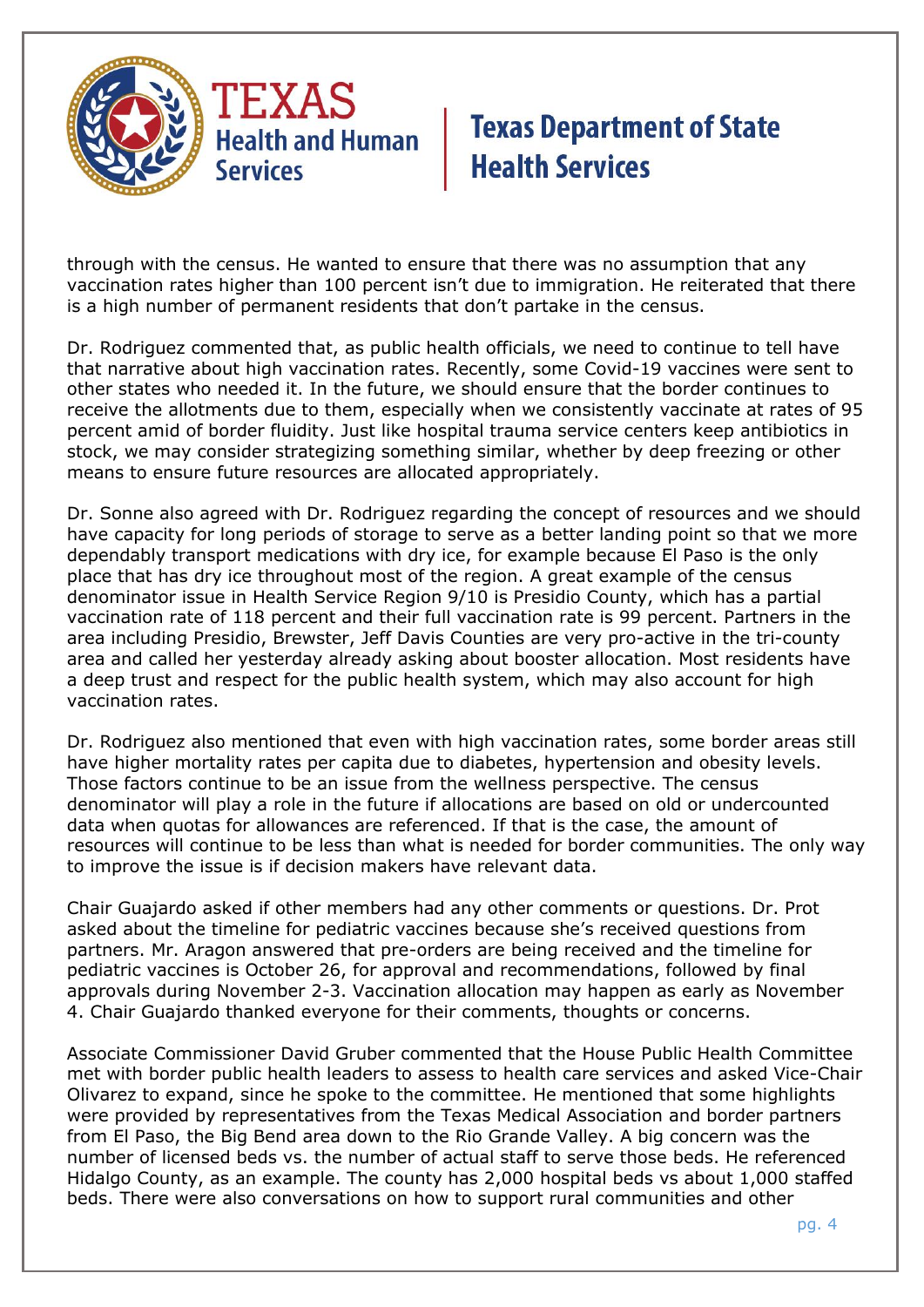

programs and educational institutions to recruit health care professionals to border areas. There were also concerns about what can be done to encourage paramedics and ambulance systems and staff. They also heard testimonies and discussed transportation issues, especially for border communities that are between 30-50 miles from closest hospital or doctor, with areas with no public transportation systems in place. They also discussed the possibility on funding to enhance the healthcare system along the border. The topics weren't new to border public health, but the pandemic helped uncover major needs that must be addressed to improve border public health.

Mr. Gruber mentioned that some legislators referenced the importance of the TFBHO and what could be done to help. Mr. Gruber shared that the recommendations report was forthcoming and that they may be able to assist based on those recommendations.

Vice-chair Olivarez added that he expressed concern about the undercounted census denominator, detailing that Hidalgo County has a current population count of 870,000 people but school enrollment shows registrations closer to 1.2 million. The county census only increased by about 10,000 people from ten years ago, which is grossly undercounted, including permanent residents that don't want to be counted. Chair Guajardo thanked everyone for their contributions and mentioned that many were looking forward to a postpandemic time to allow for them to run their health departments.

#### **Agenda Item IV: Review Recommendations Narratives (COVID-19) as part of the short-term plan**

Chair Guajardo deferred to Mr. John Villarreal, Binational Coordinator for the Office of Border Public Health and TFBHO Coordinator for assistance in review of the short and longterm recommendations. Mr. Villarreal had previously sent the proposed the recommendations to all members and explained that they'd be reviewing the entire recommendations report page by page until they reached page 8, the recommendations portion of the report.

Mr. Villarreal and members discussed the proposed recommendations and provided comments and edits during the discussion to finalize the report. The short-term recommendations are as follows:

- 1. Complete the border surveillance and laboratory capacity assessment and expand it to include capabilities for laboratories to report results and positivity rates directly to local health departments.
- 2. Establish and make available local laboratory and testing capabilities available to border public health departments that is regularly available and accessible at low to no cost including university agreements and state labs.
- 3. Strengthen and support strategies to improve coordination with Mexico via the Texas Department of State Health Services Office of Border Public Health.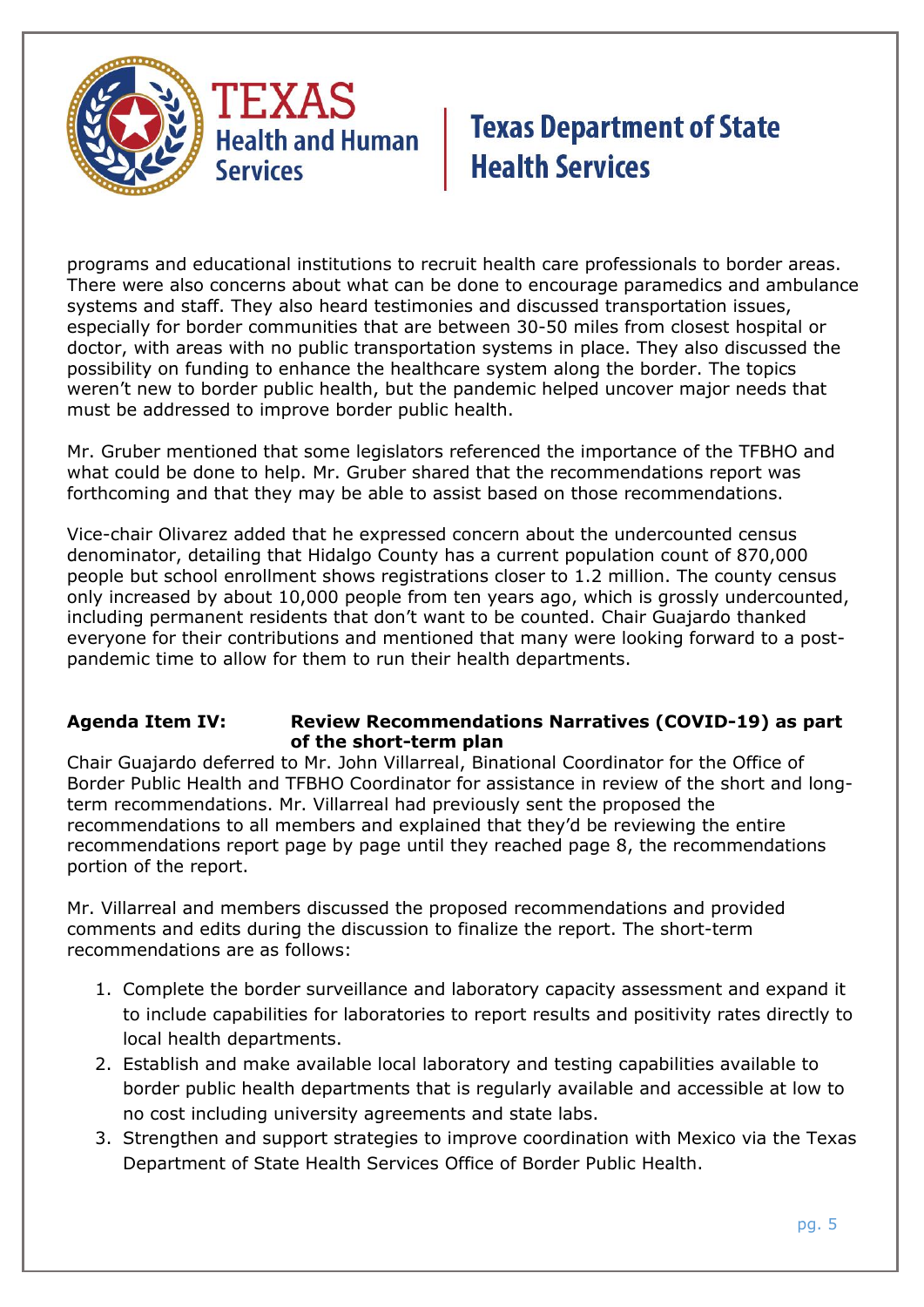

- 4. Involve the School Health Advisory Council in the school response plans to communicable disease reporting and outbreaks, including COVID-19; school ventilation; food safety and preparation; and preventative measures.
- 5. Conduct a survey on ventilation and air-conditioning in coordination with the Texas Education Agency and Health and Human Services Commission in nursing home and school facilities.
- 6. Add COVID-19 surveillance of premature births to the Birth Defects Program at the Texas Department of State Health Services.

### **Agenda Item V: Discussion: Long-term Plan Recommendations**

Chair Guajardo and Mr. Villarreal continued with long-term recommendations. Mr. Villarreal and members discussed the proposed recommendations and provided comments and edits during the discussion to finalize the report. Some comments were tabled for the following report due on November 1, 2022. The long-term recommendations are as follows:

#### **Border Public Health Infrastructure:**

A. Require implementation of the Health Information Exchange (HIE) with free access for border public health and providers with potential to serve as a regionwide/statewide electronic medical record and communication system.

**Discussion:** During the COVID-19 pandemic response, border public health departments were faced with a lag in receiving confirmatory COVID-19 reports from healthcare providers which limited the response efforts. This was partially due to the overwhelming amount of work placed on the medical community during this time. However, it was in larger part due to the lack of a regionwide electronic medical record and communication system between healthcare providers and the border health departments. With identification of COVID-19 cases being the key to the control of its transmission, the inability to receive timely confirmatory reports limited public health's ability to initiate case investigations promptly, contributing to the increases in COVID-19 cases.

The delayed reporting issue was further complicated for border public health departments as most lacked the technological infrastructure and financial means to maintain an electronic health record (EHR) system. As a result, border public health relied on antiquated methods to receive reports, primarily fax machines, and, more often than not, reports were received 4-6 days after the case was identified. To address this void, the utilization of the Health Information Exchange (HIE) would assist in allowing for rapid, up-to-date access to health information. As the HIE is designed to connect physicians, hospitals and specialists in sharing of critical patient health information in real-time, access to the HIE by border public health would alleviate the lag of case reporting. Unfortunately, medical providers and public health departments alike must pay to have access to the HIE information. As border public health departments do not have the financial means to access the HIE, providing border public health departments with free access to the HIE would allow for real-time case reporting and prompt case investigations to avoid further transmission of a public health threat.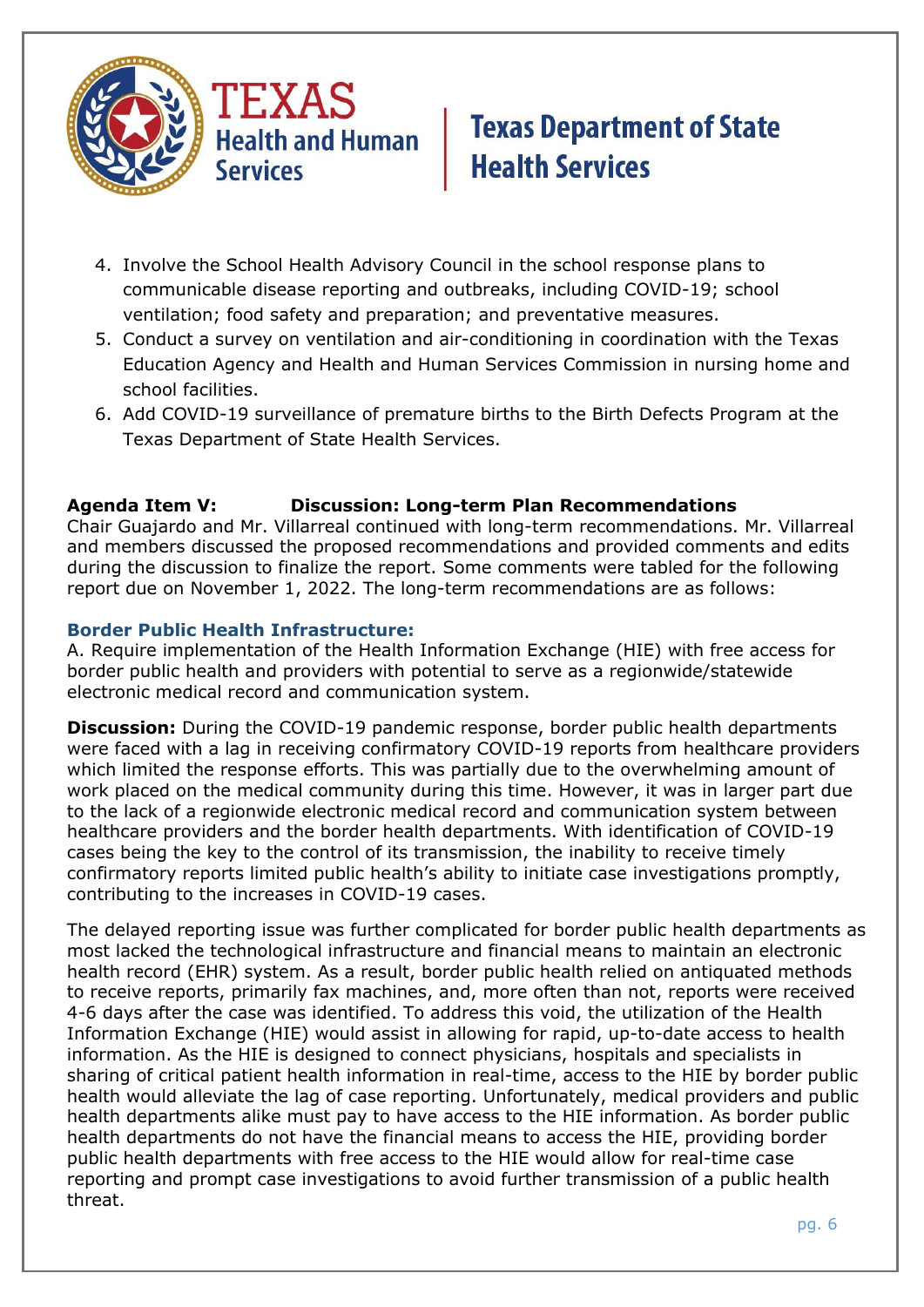

B. Ensure funding to allow for permanent, full-time public health professionals (epidemiologists, microbiologists, sanitarians, entomologists) for border public health departments.

**Discussion:** One of the greatest risks to public health is the lack of resources to be able to meet the demands of a community and its emerging public health threats. With its low socio-economic status, the inability of border public health departments to maintain the needed public health infrastructure and personnel can have a detrimental effect on the community. During the COVID-19 response, this was evidenced by the lack of epidemiologists within the border public health region. Epidemiologists undertake the most critical aspect of disease containment: case investigations. A thorough case investigation provides insight on the emerging public health threat, surveillance, implementation of mechanisms to minimize transmission, and development of interventions for prevention and control of the disease.

Border public health departments handled the peak of COVID-19 with a minimal number of epidemiologists and experienced a high turnover rate of epidemiologists due to employment opportunities elsewhere with higher salaries. Also, many had to employ contract epidemiologists who were limited by their lack of cultural awareness and inability to speak Spanish. Unfortunately, the lack of staff with specialties within border public health departments is not limited to epidemiologists; entomologists, microbiologists, and registered sanitarians are also lacking. To allow for prompt public health intervention these specialties lend their expertise to, ensuring funding to allow for permanent, full-time public health professionals within border public health departments is essential.

C. Representation of Task Force of Border Health Officials on task force/committees involving local health departments established by the Texas Department of State Health Services.

**Discussion:** The creation of the Task Force of Border Health Officials (TFBHO) stemmed from the concern of border public health officials that they faced issues unlike other parts of the state, and it called for a different approach in responding to public health threats. The overarching goal of the task force was to establish a mechanism to ensure that those issues were brought to the forefront in the effort to be prepared against an imminent public health threat. While some recommendations raised by the task force are sought implementation via legislative action, the need to address these issues in a proactive approach during policy development remains. A means to address this is through the representation of TFBHO on task force/committees involving local health departments established by the Texas Department of State Health Services. TFBHO representation in task force/committees will assure that the needs and the dynamics of border public health are considered in the development stages rather than requiring adjustments after the fact and when it may be too late to do so.

#### **Communicable Diseases:**

A. Expand the Texas Department of State Health Services Office of Border Public Health community health workers training curriculum and bilingual educational material for pandemic response, including mental health and COVID fatigue.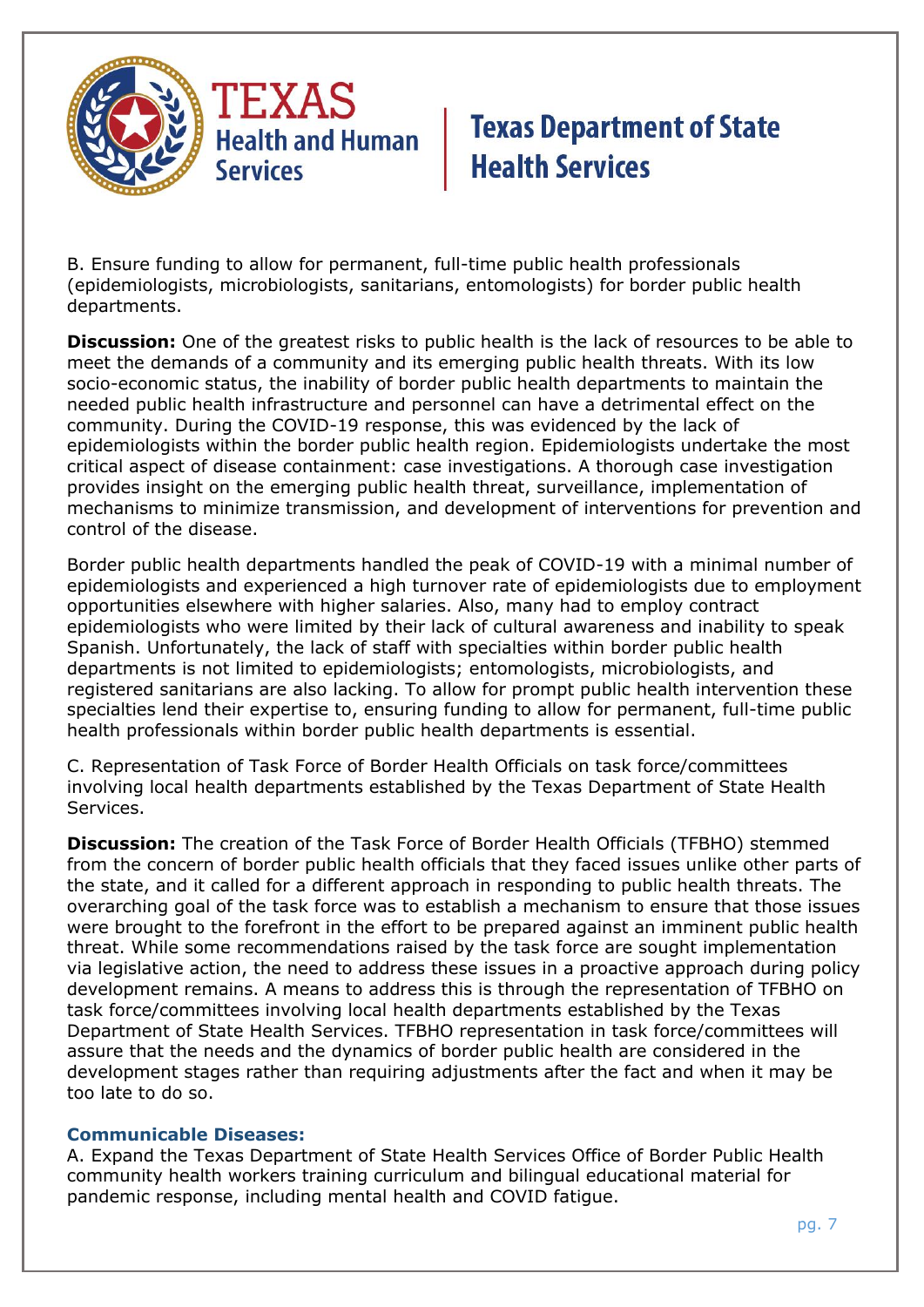

**Discussion:** During the COVID-19 pandemic response, education of the community became key in gaining trust of the community to fight transmission of the virus. COVID-19 response has not only been a fight against the virus, it has equally shown to be a fight against misinformation. Unified messaging from the Centers for Disease Control and Prevention down to the local level has been used by local health departments in the communities. The Texas Department of State Health Services'(DSHS) [Community Health Worker or](https://www.dshs.texas.gov/mch/chw/Community-Health-Workers_Program.aspx)  [Promotor\(a\) Training and Certification Program \(texas.gov\)](https://www.dshs.texas.gov/mch/chw/Community-Health-Workers_Program.aspx) is a key to leverage public health education across our vulnerable populations. CHWs/Promotores are an essential asset in Texas and an emergent workforce during this pandemic response. The effect of the Covid-19 pandemic on disadvantaged communities has had a great impact on all aspects of underserved communities or those of low resources. The growth of insecurities such as food and jobs have left many communities vulnerable with greater psychosocial, material, and physical instabilities that CHWs/Promotores can help improve with education and available resources. CHWs/Promotores are needed to bridge communities and systems of health and mental care that are currently available. CHWs/Promotores have been shown to reduce the burden of illness among people with chronic diseases and to improve their ability to manage their own conditions. As we know, some chronic conditions and comorbidities can make a person become severely ill when contracting Covid-19.

According to the Rural Health Information Hub, CHWs/Promotores may perform the following roles:

- Create connections between vulnerable populations and healthcare providers.
- Help patients navigate healthcare and social service systems.
- Manage care and care transitions for vulnerable populations.
- Reduce social isolation among patients.
- Determine eligibility and enroll individuals in health insurance plans.
- Ensure cultural competence among healthcare providers serving vulnerable populations.
- Educate healthcare providers and stakeholders about community health needs.
- Provide culturally appropriate health education on topics related to chronic disease prevention, physical activity, and nutrition.
- Advocate for underserved individuals or communities to receive services and resources to address health needs.
- Collect data and relay information to stakeholders to inform programs and policies.
- Provide informal counseling, health screenings, and referrals.
- Build community capacity to address health issues.
- Address social determinants of health.

According to the American Community Survey (ACS), over 25 percent of border counties are foreign born compared to 15.5 percent in non-border counties in Texas. Furthermore, a total of 31.7 percent responded speaking English less than "very well" in border counties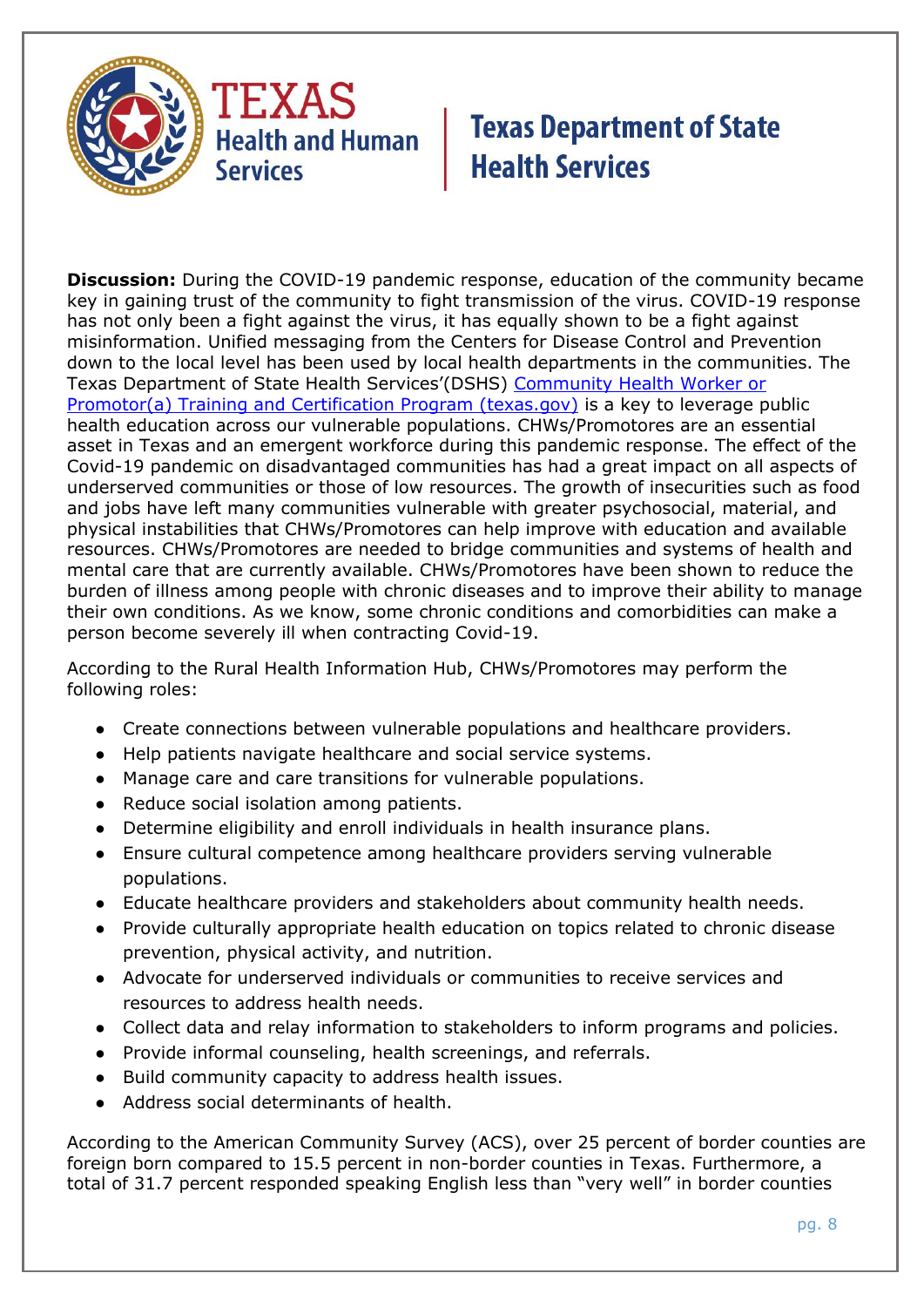

compared to 12.2 percent in non-border counties. CHWs/Promotores not only bridge the communication gap but also break cultural barriers of communication. Institutions that utilize CHWs/Promotores have shown that they have helped uncover and take action to address social determinants of disparities in Covid-19 infections and outcomes. CHWs/Promotores served as cultural brokers and navigators between community members and local systems of care while mitigating fear and correcting misinformation in disadvantaged communities. It is It is very important for DSHS to educate CHWs/Promotores with current, factual and culturally appropriate content that will help prevent misinformation among our communities.

Urban and rural underserved communities on the border were faced with reduced access to care, misinformation, and lack of inadequate supplies, such as food and other essentials. Investing time and funds in CHWs/Promotores and in their education can help address the social determinants of poor health that disproportionately affect low-income, minority populations and that are magnified during times of crisis such as the Covid-19 pandemic. Not only is it important to create curriculums to help CHWs/Promotores disseminate proper information, it is also imperative to help fund those organizations to hire CHWs/Promotores. It is important for grants and funds to made available to local health departments and health entities for the hiring of CHWs/Promotores to help disseminate the information that was taught to them. When CHWs/Promotores have the proper knowledge and education, about their local resources (through curriculums), they can help in improving mental health issues by referring patients to help by helplines or local clinics. They can help community members apply for aids that are available to them and they provide a support structure for families along the border. CHWs/Promotores educate, support and follow-up with community members when they are at risk or have certain chronic diseases. They provide the support system and resources needed to deal these conditions.

B. Establish a Border Public Health Multi-Disciplinary Response Team with trained and bilingual staff, including epidemiologists, sanitarians, nurses and contact tracers.

**Discussion:** It was essential to grow the public health infrastructure to mitigate spread of disease and protect our vulnerable community. Bilingual public health professionals are needed to conduct case investigations, educate and inform communities. Additionally, an outbreak investigation and mitigation necessitate multiple public health professionals with different training and skills.

During the COVID-19 response, an outbreak investigation is involved in gathering information from a positive case, understanding disease transmission, specific risk factors either environmental or medical dependent specific to the setting. Epidemiologists, sanitarians, nurses and contact tracers each possess specific skills and knowledge to protect the community and mitigate disease transmission.

Other communicable diseases such as tuberculosis, affect disproportionally border counties. Locally, there have been several large contact investigations in schools and universities when an infectious case attended in-person classes. This requires testing of close contacts and is very staff intensive. A deployable multidisciplinary team would help augment local health department's capacity to respond to disease outbreaks for contact investigations.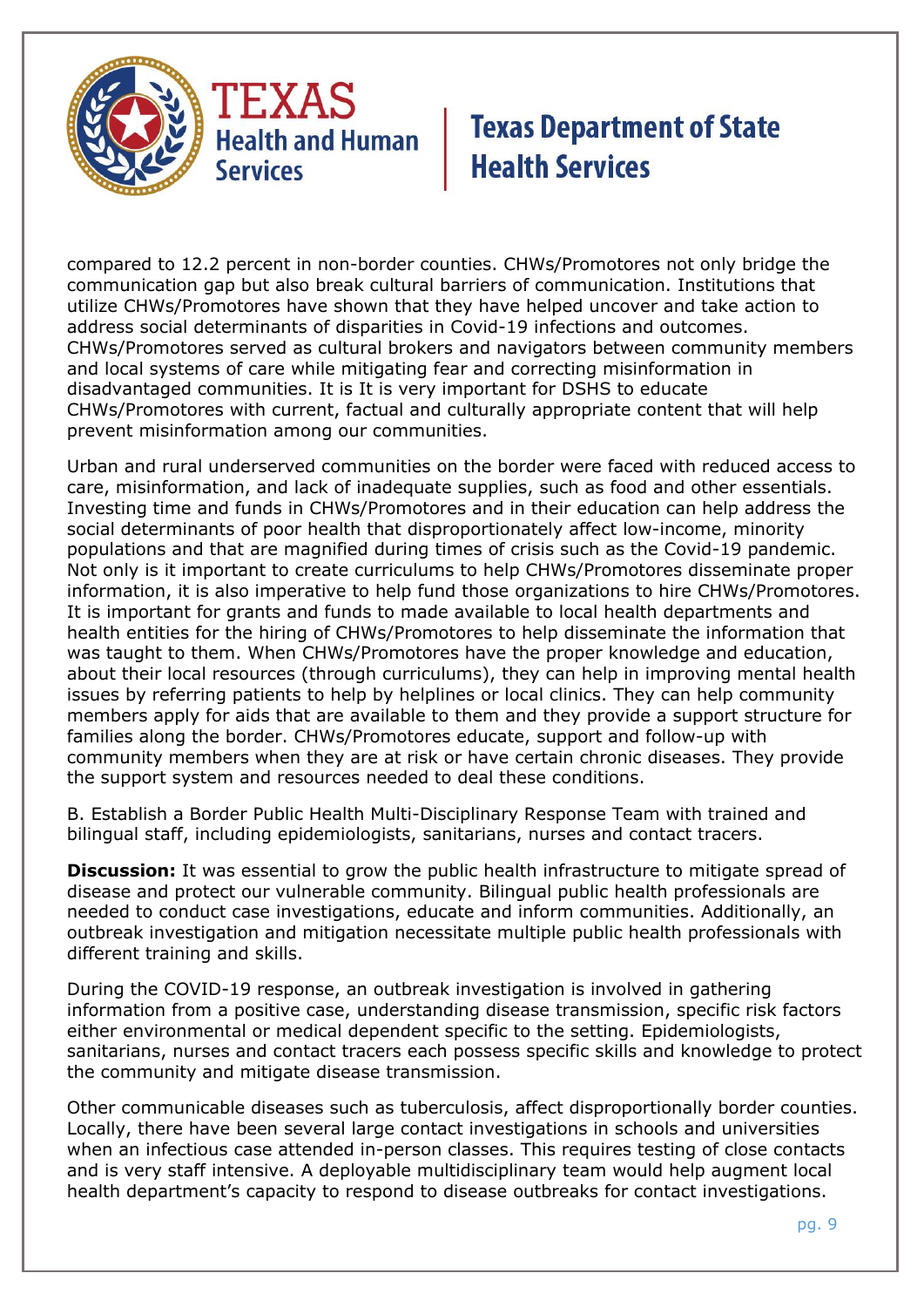

C. Evaluate needs to support hospitals, nursing homes and long-term acute care centers.

**Discussion:** Border health counties are designated as Medically Underserved Areas either rural or partial rural by the Health Resources and Service Administration (HRSA). Throughout the pandemic, we have seen a shortage of medical personnel and hospitals reaching their own staffed bed capacity disproportionality worse in the border counties compared to non-border counties.

Our health care systems would benefit from an evaluation of the support needed to bolster our hospital infrastructure in personnel and acute care facilities. Some border counties are isolated with populated areas several hours from large metropolitan areas with higher levels of medical care. Transferring patients to other Trauma Service Areas has been merely impossible during the COVID-19 response, yet a significant expense to the state of Texas.

During the COVID-19 response, local health officials reported that hospitals facilities along the border lacked either medical staffing, specific specialties, or bed space. There was increased mortality and a lack of morgue space as well. An evaluation of the needs to support acute care facilities and long-term care facilities along the border would benefit the border community.

D. Uphold vaccination requirements for school entry and add COVID-19 vaccine.

**Discussion:** COVID-19 vaccines are highly effective at preventing severe disease, hospitalization, and death from COVID-19. Their efficacy rates against hospitalization are 93 percent for Pfizer, 88 percent for Moderna, and 71 percent for Janssen.

Children less than 18 years of age are making up a greater proportion of cases. Over the course of the pandemic children have made up about 16 percent of cases but during the week ending October 14, 2021 they made up 25.5 percent of cases. Although less commonly than adults, children can become severely ill and require hospitalization and children with underlying medical conditions such as asthma or diabetes are at enhanced risk. Furthermore, children can spread the virus to other family members and friends sustaining transmission. Vaccinating them is an important part of the effort to reduce transmission of the virus.

Currently the vaccines are approved by Emergency Use Authorization for children 12-16 years of age (Pfizer) and 12-18 years of age (Moderna, Janssen). Pfizer is Federal Drug Administration (FDA) approved for adolescents 16-18 years old. When the vaccines receive full FDA approval, the Task Force of Border Health Officials recommends that they be added to the school vaccination requirements. Vaccines are a crucial part of stopping the pandemic and allowing life to return to normal.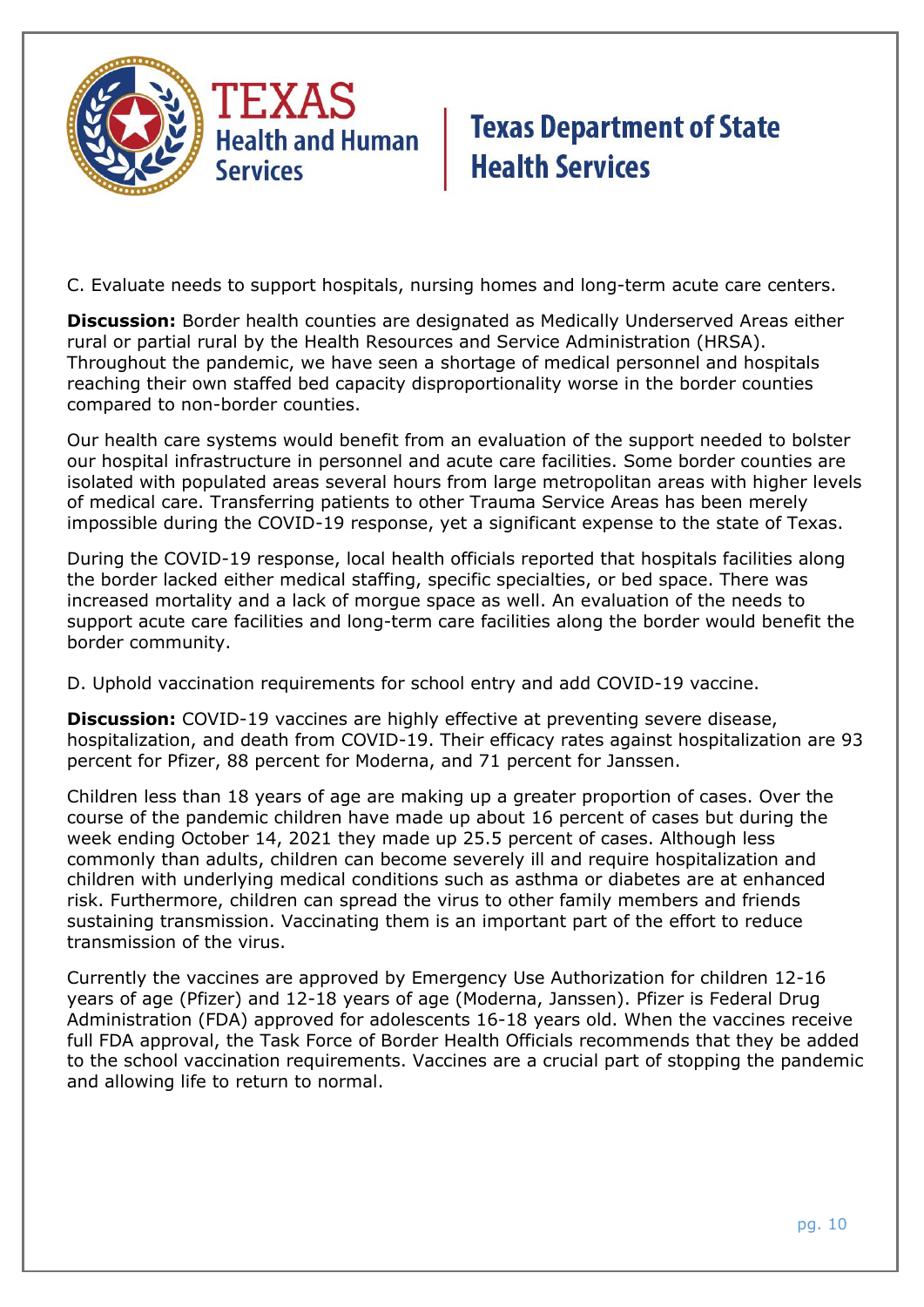

#### Environmental Health:

A. Continue to provide resources to increase capacity for mitigation (i.e. staff, equipment, chemical, education, training); and use innovative methods for mosquito control such as GIS, year-round mosquito testing in targeted high risk areas, and other evidence based approaches for ongoing needs, emerging and new threats, emergencies, and disasters.

**Discussion:** In order to address vector-borne and zoonotic diseases and standardize practices in counties located along the international border with Mexico, it is important to address the following: (1) studying the ongoing and potential needs of border counties related to vector-borne and zoonotic diseases, (2) the availability of and capacity for vector mitigation and control, including increased staffing, equipment, education, and training, (3) creating strategies to improve or develop continuing education and public outreach initiatives for vector-borne and zoonotic disease prevention, including sanitation, removal of standing water, use of repellant, and reporting to health authorities of rashes and other symptoms of vector-borne and zoonotic diseases, (4) develop rapid local and regional response and support plans, (5) encourage ongoing vector-borne and zoonotic disease control activities (6) preparedness for disasters, including flooding, hurricanes, and outbreaks of vector-borne diseases.

These resources are crucial for the Texas-Mexico border because of the endemic mosquito species. The border counties are at an increased risk due to a longer mosquito season, warmer temperatures in Border regions, and subtropical conditions. To meet the surge capacity, we need these resources and we also need to know the mosquito type and sensitivity.

The Texas Department of State Health Services (DSHS) currently does not accept mosquito samples for testing of Zika, West Nile, and Chikungunya viruses from November to March. It is important for border counties to have year-round testing due to year-round subtropical weather. The Task Force of Border Health Officials (TFBHO) is proposing the funding of vector borne zoonotic disease mitigation efforts, including testing capabilities, resistance studies, and insecticide rotations, for year-round surveillance and management of vectors in urbanized areas in subtropical climates along the border.

There are multiple organizations along the Texas border with these varying capabilities. The TFBHO respectfully requests that DSHS entomology convene these organizations for coordination of vector borne disease mitigation efforts along the Texas border.

B. Improve recruitment and retention of Registered Sanitarians. Expand training and certifications to improve response and expansion opportunities with expert personnel to assist with the prevention of food, water, vector-borne and zoonotic diseases

**Discussion:** This is recommended following the same pattern in SB 1312 Section 1 Texas Legislature Online - [86\(R\) Text for SB 1312:](https://capitol.texas.gov/BillLookup/Text.aspx?LegSess=86R&Bill=SB1312) to develop a tiered curriculum and test for public health sanitarians to grow the workforce of sanitarians capable of performing basic and critical food safety inspection services. 1) Create a first-level certification Sanitarian I or Environmental Protection Specialist exam that will give authority to inspect restaurants. Requires at least a high school diploma AND either 2 years of college and/or experience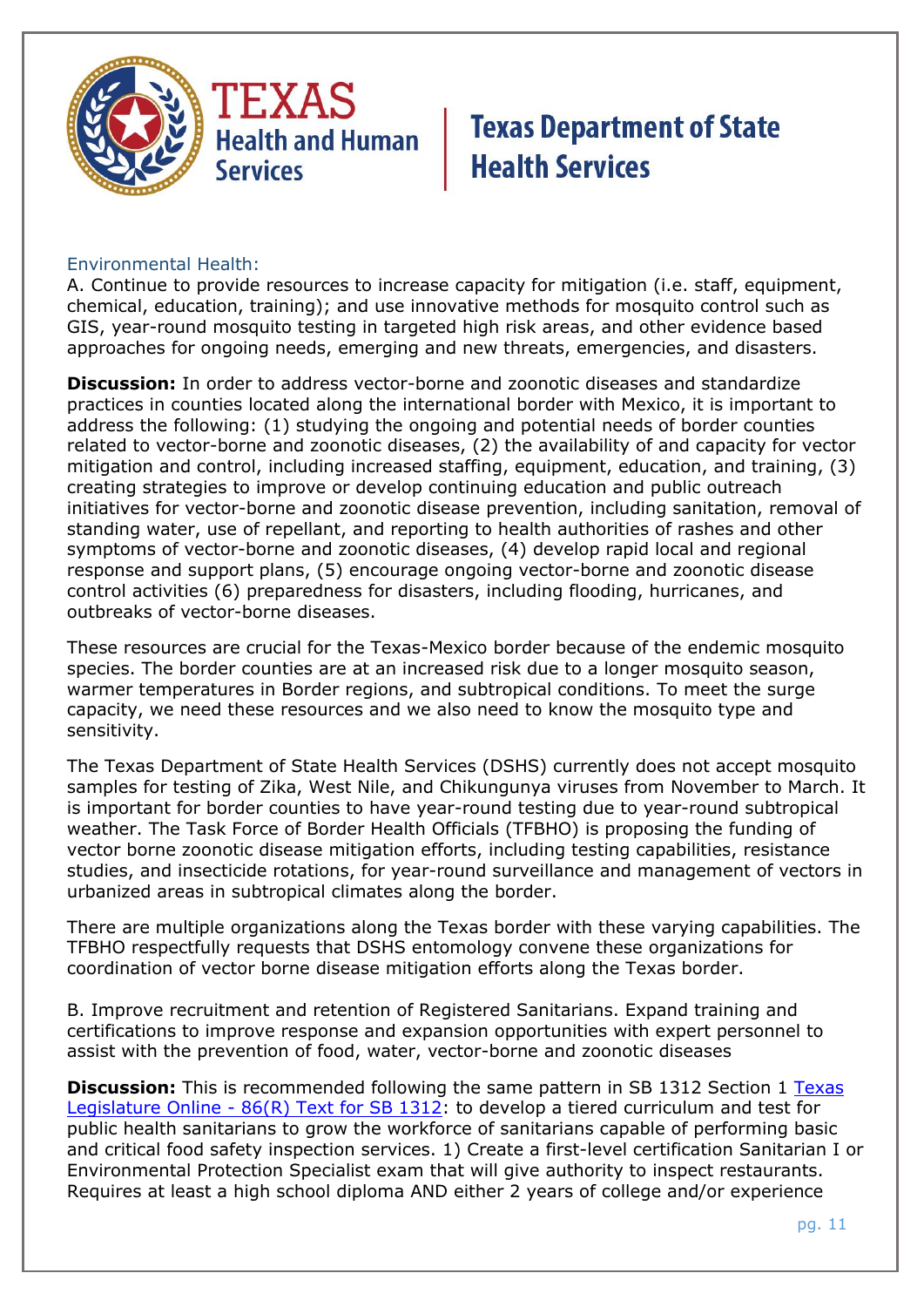

assisting with preventing food, water, vector-borne, and zoonotic diseases; and 2) maintain the second-level certification test that has a minimum requirement of a 4-year college degree with 30 hours of science coursework, and can test for the full Sanitarian license. The Lower Rio Grande Valley has a low number of registered sanitarians compared with the populations served, which requires rising demands due to industrial and economic growth.

Given more people have died from severe acute respiratory syndrome coronavirus 2 (SARS-CoV-2) during this pandemic than from any viral respiratory illness in 100 years, and given other recent pandemics—SARS in 2003, Highly Pathogenic Avian Influenza virus (HPAI) A, H5N1 in 2003, Influenza A H1N1 in 2009, Middle East Respiratory Syndrome (MERS) in 2012--resulted in high mortality rates, one significant preventive intervention that has not yet been mainstreamed is indoor air ventilation. The American Association of Pediatrics continues to recommend that "in person school is best when it is safe" and that in-person school means prolonged exposure to classmates in enclosed spaces, adequate ventilation and air handling is imperative to resuming in person classes. The Centers for Disease Control and Prevention (CDC) and the American Society of Heating, Refrigerating and Air-Conditioning Engineers (ASHRAE) have issued guidance for optimizing ventilation in schools to reopen them during the COVID-19 pandemic. By implementing measures recommended by CDC, ASHRAE, and others, it is possible to decrease the risk of infections in schools and daycares while continuing in-person education.

C. Conduct school surveys on ventilation and air conditioning in coordination with the Texas Education Agency. Implement environmental air filtration measures to mitigate the spread of COVID-19 and other infectious respiratory pathogens in public and private schools.

**Discussion:** Some of the interventions listed by these organizations include:

- Optimize architectural design of the physical plant.
- Remedy crowding to allow for social distancing.
- Optimize humidity levels to reduce transmission of virus.
- Optimize window ventilation in classrooms where outdoor air quality is reasonable.
- Supplement outdoor ventilation with indoor fans to better distribute air.
- Disable demand-controlled ventilation (DCV) controls that reduce air supply based on occupancy or temperature during occupied hours.
- Ventilation considerations are also important on school buses.
- Use portable high efficiency particular air (HEPA) fans/filtration systems to help enhance air cleaning.

Cost estimates for additional heating, ventilation, and air conditioning (HVAC) hardware range from \$500 to \$1500 per classroom. Increasing classroom space, for example, standing up temporary trailers would also incur additional costs. Most other interventions mentioned total costs between \$0 – \$99 per classroom.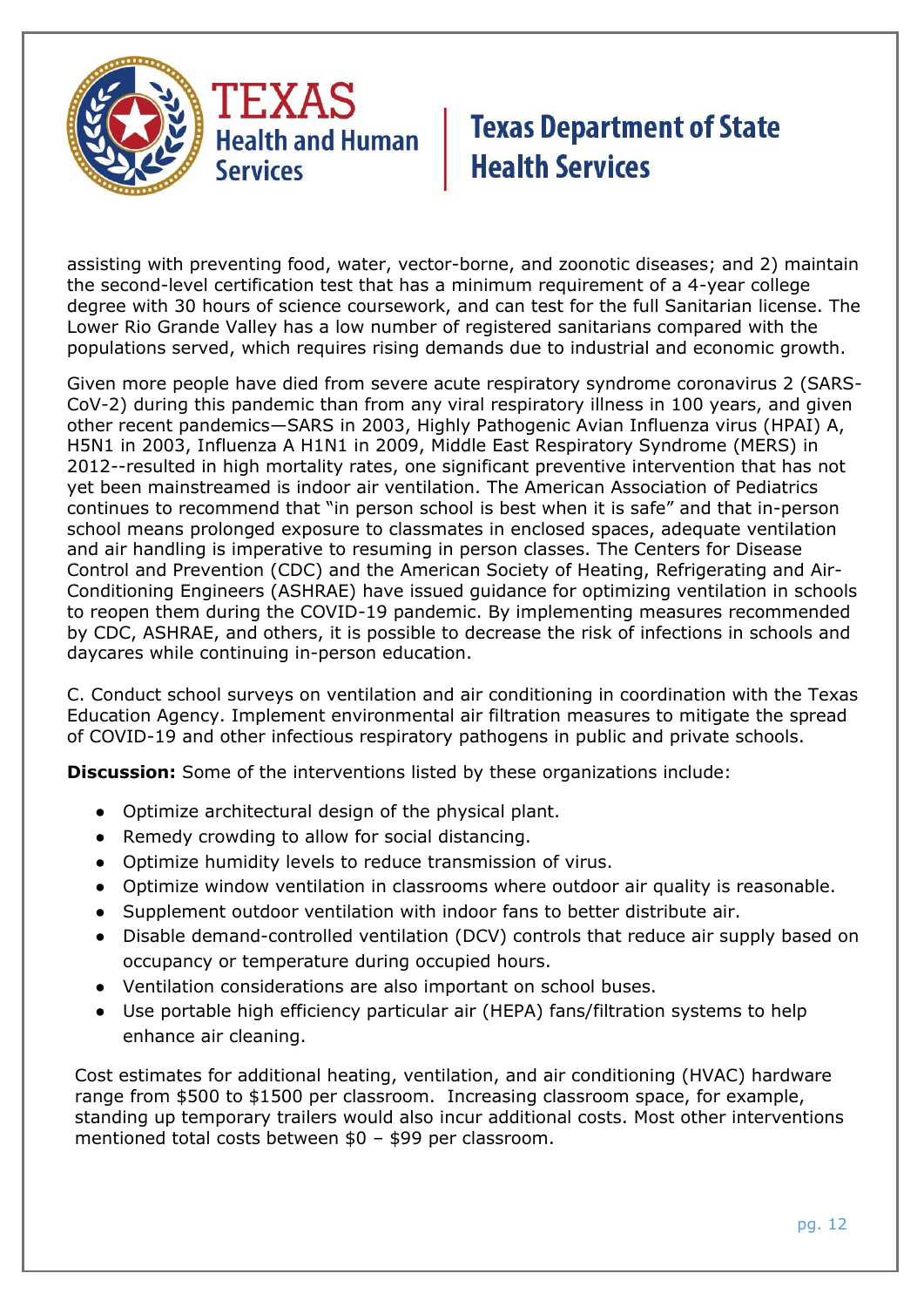

#### Chronic Diseases:

A. Establish early intervention components of children's obesity prevention and education.

**Discussion:** According to the American Community Survey (ACS), 40.5 percent aged 18 years and younger live below the poverty level in border counties compared to only 22.6 percent in non-border counties. A striking total of 50.3 percent adults aged 18-64 have reported not having any health insurance compared to 26.7 percent for non-border counties, please see Table 1 on page 7.

It is essential to start early during childhood to educate and prevent disease. Primary prevention with a focus on obesity is needed in our border counties that have a higher diabetes burden and obesity compared to the rest of Texas and the U.S. As we know, chronic conditions and comorbidities such as obesity have been a major risk factor for not only contracting COVID-19, but also associated with disease severity and death.

B. Establish an educational component on pulmonary complications at advanced age.

**Discussion:** During the early stages of the COVID-19 pandemic until today, we have increased our medical knowledge and understanding of the severe acute respiratory syndrome coronavirus 2 (SARS‑CoV‑2), the way it enters our bodies, how it causes disease and we are starting to understand the long COVID-19 symptoms post recovery. Our border population has been especially hard hit by COVID-19 with a high percentage of fatalities and morbidity during the pandemic. Border residents are disproportionately likely to have no health insurance, so education is our main public health goal to help decrease the morbidity and mortality in border counties.

Advanced age and underlying pulmonary disease placed patients at higher risk of severe COVID-19 disease, hospitalization and being placed on a ventilator.

Establishing an educational component on pulmonary complications at advanced age would help individuals in the healthcare setting and in the community understand the risks that complicate the disease.

#### Maternal and Child Health:

A. Support sharing medical knowledge and training of border health professionals in coordination with the Texas Medical Association and the Texas Border Health Caucus.

**Discussion:** COVID-19 is a novel disease threat. The scientific and medical community is still learning about the virus as well as how to effectively treat COVID-19. Research is ongoing and new data is coming out continually. It can be difficult to keep up with all the new information especially for actively practicing healthcare professionals in healthcare shortage areas like the border. Therefore, it is critical that the dissemination of knowledge and the provision of training be accessible to border health professionals. The burden of COVID-19 cases has been high along the border which has strained healthcare resources and taxed healthcare providers. Assisting professionals by disseminating knowledge and training is critical during a pandemic.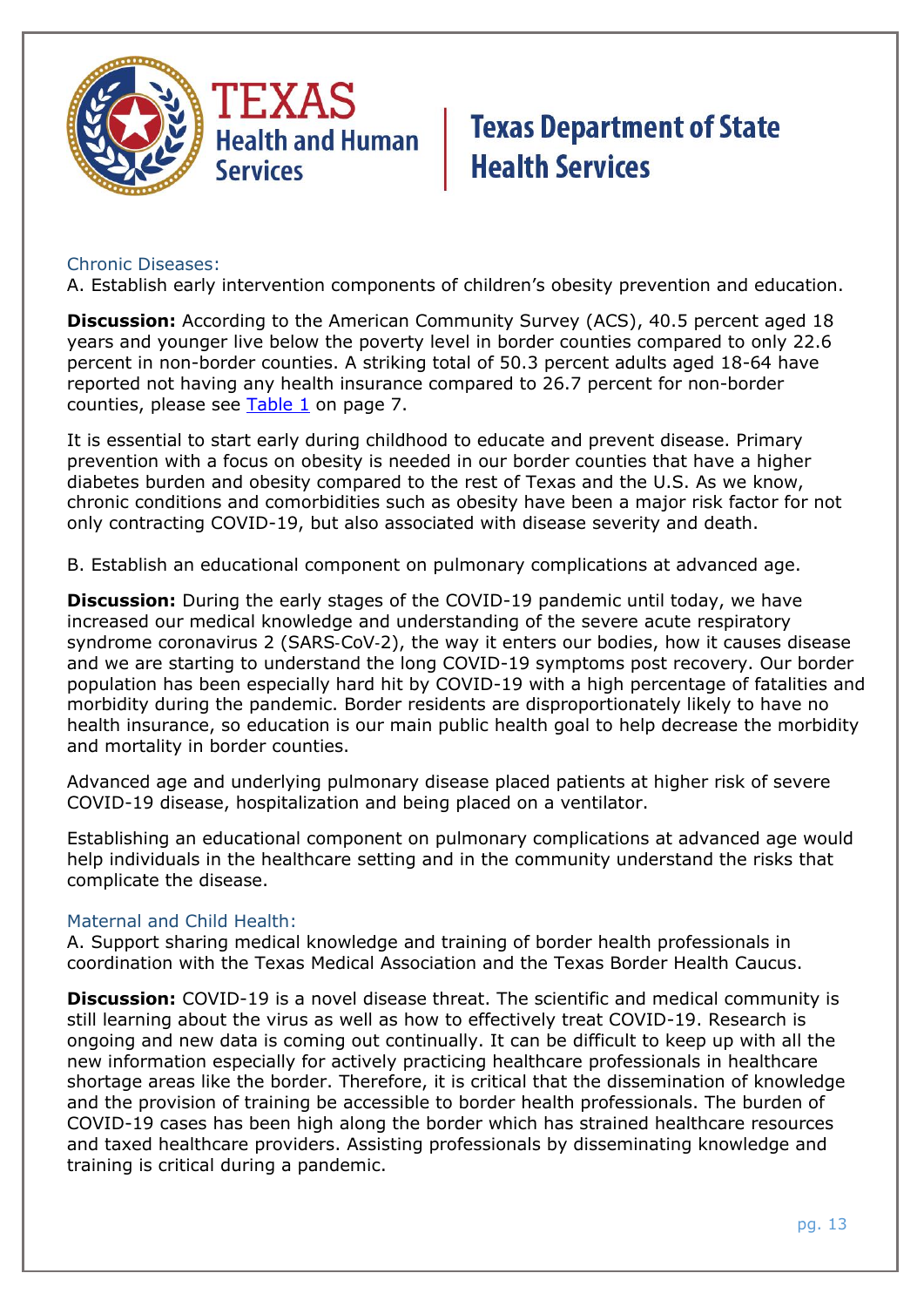

In addition, continuing provision of information about scientific advances and new and different treatments as well as training on new topics is particularly important for border professionals who have busy practices in this healthcare shortage area. Keeping professionals updated on new medical data and advances will strengthen and maintain the border healthcare work force.

The Texas Medical Association is a trusted resource for reliable medical and scientific knowledge, and the Border Health Caucus is a well-respected group that supports and advocates for border physicians. The Task Force of Border Health Officials recommends partnering with the Border Health Caucus to coordinate an information sharing and training initiative for border health professionals.

B. Establish and fund outreach to pregnant mothers that are more at risk of early delivery and complications due to COVID-19.

**Discussion:** It has been established that pregnant women are at increased risk of complications from COVID-19 and the risk is even greater with the Delta variant of the virus. If infected, pregnant and recently pregnant women are at an increased risk of developing severe disease requiring hospitalization. Pregnant women are also at increased risk of premature birth and may be at risk of other complications such as pregnancy loss due to COVID-19. High Covid-19 case rates along the border coupled with higher birth rates in the Hispanic population than the non-Hispanic white population combine to put this group at risk.

Hispanic or Latino people are 1.9 times more likely to become infected, 2.8 percent more likely to be hospitalized due to COVID-19, and 2.3 percent more likely to die from COVID-19 than non-Hispanic white people. Therefore, it is critical that pregnant women are wellinformed about how the virus spreads, how to prevent infection, the risks of infection, and the benefits of vaccination. This population is unique with different needs and concerns than other high-risk populations. A plan to develop and roll-out an outreach effort focusing on pregnant and recently pregnant women is crucial to protect the health of both women and their babies.

#### **Agenda Item VI: Approval of November 1, 2020 Recommendations Report (pending completion of narratives)**

Chair Guajardo open this agenda item by asking Ms. Kupper if any public comments were received about the proposed recommendations. Ms. Kupper confirmed that no public comments were received. She called for a motion to approve the November 1, 20202 Recommendations Report with the edits discussed. Dr. Rachel Sonne made a motion to approve the recommendations and Dr. Rodriguez seconded the motion. Ms. Kupper conducted a roll call vote. The motion carried and Chair Guajardo continued with the meeting.